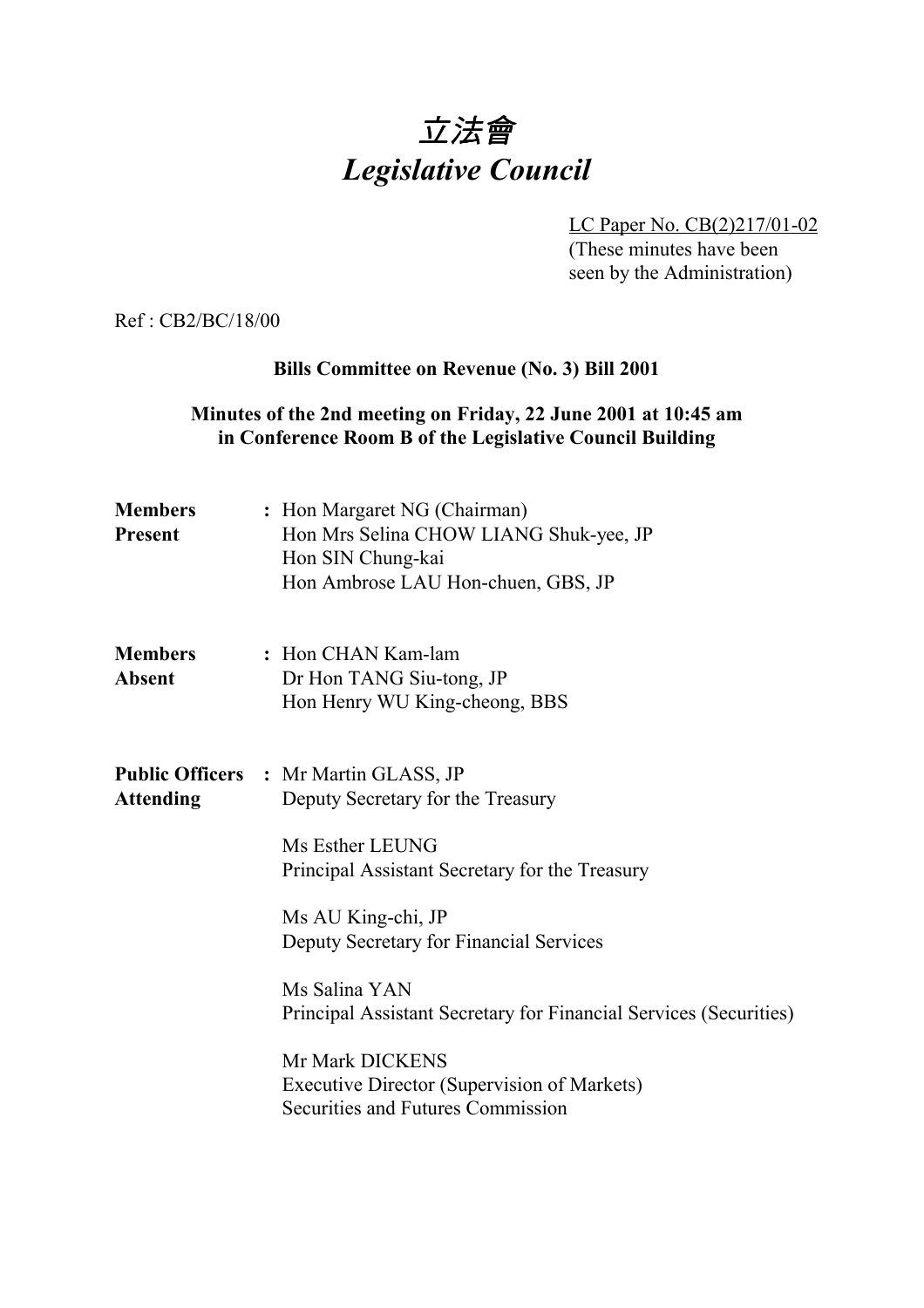|                                      | Mr Gerald GREINER<br>Senior Director (Supervision of Markets)<br><b>Securities and Futures Commission</b> |
|--------------------------------------|-----------------------------------------------------------------------------------------------------------|
|                                      | Miss Maisie CHAN<br>Assistant Secretary for the Treasury                                                  |
|                                      | Miss Gloria LO<br><b>Assistant Secretary for Financial Services (Securities) 1</b>                        |
|                                      | Mr K F CHENG<br>Senior Assistant Law Draftsman, Department of Justice                                     |
| <b>Clerk</b> in<br><b>Attendance</b> | : Ms Doris CHAN<br>Chief Assistant Secretary (2) 4                                                        |
| <b>Staff</b> in<br><b>Attendance</b> | : Ms Bernice WONG<br>Assistant Legal Adviser 1                                                            |
|                                      | Ms Dora WAI<br>Senior Assistant Secretary (2) 4                                                           |

#### **I. Meeting with the Administration**

Briefing by the Administration

At the invitation of the Chairman, Deputy Secretary for Financial Services (DSFS) briefed members on the supplementary note tabled at the meeting (LC Paper No. CB(2)1929/00-01(01)) which set out the financial position of the existing Unified Exchange Compensation Fund (UECF).

2. DSFS added that the Securities and Futures Commission (SFC) and the Administration had received submissions from the industry in the last two years that the rate of levy for securities transactions should be increased as soon as possible in order to raise more money for the under-funded UECF. The industry held the view that the levy increase should not wait until the establishment of the new Investor Compensation Fund (the new Fund) because UECF would not have sufficient money to make compensation payments to investors should another default case, like C.A. Pacific, happen during the interim period.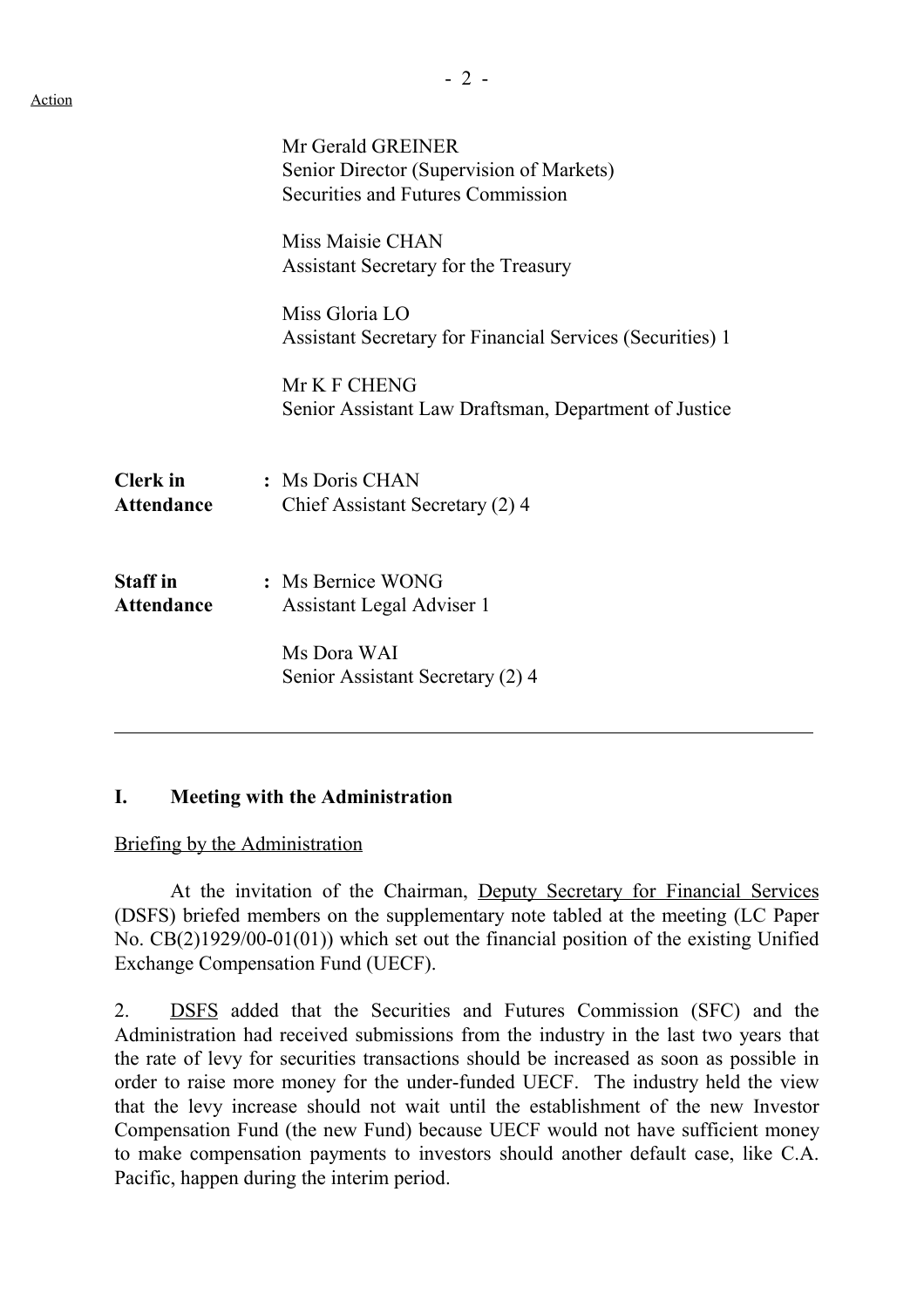3. DSFS further said that if the financial position of UECF was strengthened, it would not only strengthen protection of investors but also boost investors' confidence and the development of the market. The Administration considered now an opportune time to introduce a levy increase to top up UECF as the actual cost of transaction would not increase in view of the proposed reduction in the rate of stamp duty, which was announced in the same Budget Speech as the proposed levy increase.

### Questions from members

Action

4. Mrs Selina CHOW noted that \$780 million was considered as a prudent level for UECF and expressed support for the proposed levy increase for the purpose of bringing UECF to the prudent level. She requested the Administration to assure that the additional levy of 0.002% would be removed as soon as the assets of UECF had reached \$780 million, or \$800 million in order to allow for a buffer. She maintained her view that the issue of money for the new Fund should be dealt with separately after the establishment of the Fund.

5. Mr SIN Chung-kai pointed out that after the abolition of the minimum brokerage commission rate in 2002, there would be intense competition among brokers and the risks of investors would increase relatively. He said that the Democratic Party was in support of topping up UECF to a reasonable and prudent level so that investors would have a better protection. He shared the view that the additional levy of 0.002% should be removed once the balance of UECF had reached a prudent level.

6. DSFS assured members that the Administration would conduct a review when the assets of UECF had reached the level of \$780-\$800 million. She pointed out that the Administration was not certain of the time required for UECF to reach that level as it would depend on the market turnover value and whether there would be any new default cases.

7. The Chairman pointed out that by the time UECF had accumulated assets up to the level of \$800 million, the decision on the new Fund would be known as the scrutiny of the Securities and Futures Bill was expected to be finished by the end of 2001. She, therefore, considered that the Administration should for now only address the need of the existing fund. She suggested that the Administration might consider setting out in the Bill the upper limit in topping up UECF.

8. Mrs Selina CHOW said that the usual practice in dealing with situations of similar nature was for the Administration to include an undertaking in the speech to be delivered by the Policy Secretary when the Second Reading debate on the Bill was resumed. She suggested that the Administration should undertake to conduct a review to consider whether the 0.002% increase in the levy rate should continue once UECF had reached the level of \$800 million following the levy increase. In addition, the Administration should also give an assurance that all the monies received from the levy increase would be paid to UECF.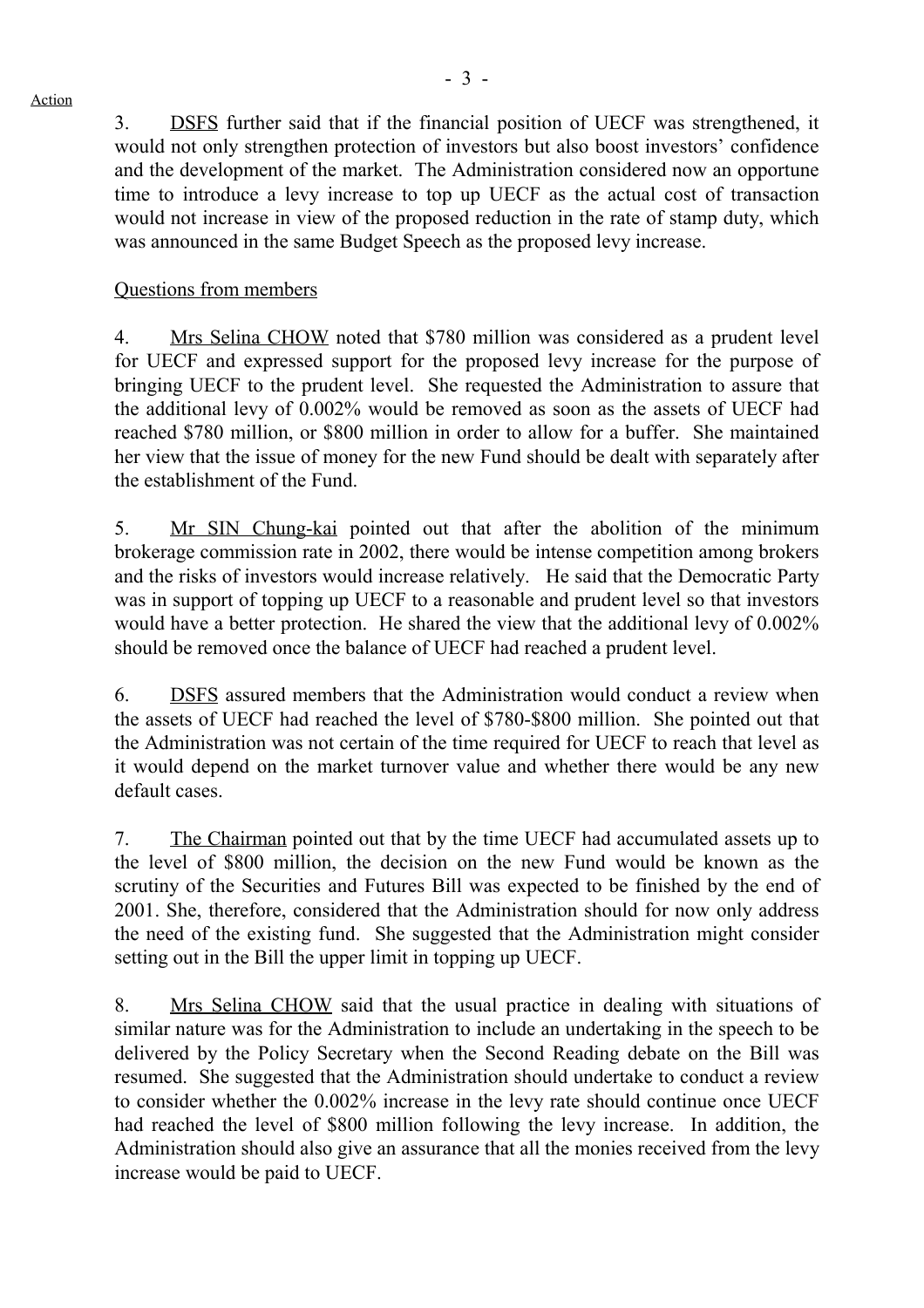9. ALA1 drew members' attention to two points. First, there was no provision in the Bill that the monies received from the 0.002% increase of the levy rate payable on securities transactions would be paid to UECF. She suggested that the Administration should provide an undertaking on resumption of the Second Reading debate that the monies so received be paid by SFC from its reserves to UECF pursuant to section 99(2) of the Securities Ordinance (Cap. 333). That section provided that SFC may, with the approval of the Financial Secretary, pay into UECF from its reserves such sum of money as it thought fit. Second, the Bill did not specify when the increase of levy rate would cease to take effect. The Administration should undertake to consider whether legislative amendments in the form of bill or subsidiary legislation should be introduced to give effect to the outcome of the review suggested by members.

10. Members agreed to the suggestions made by ALA1 and asked the Administration to include the requested undertakings in the speech to be delivered by the Secretary for the Treasury when the Second Reading debate on the Bill was resumed.

11. DSFS said that the Administration accepted the suggestions made by members and, as requested by the Chairman, would provide for members' consideration the wording of the undertakings as soon as possible after the meeting.

Clause by clause examination of the Bill

*Clause 1 – Short title and commencement*

*Clause 1(2)*

12. In response to the Chairman, DSFS said that the industry had indicated that the modifications to the existing systems to give effect to the reduction in the rate of stamp duty and the increase in the rate of transaction levy would be carried out jointly and would take about one month to complete. Having regard to the views of the industry, the Administration would make arrangements for both parts to come into operation on the same day one month after the enactment of the Bill.

13. Members raised no question on other clauses.

14. As members were in support of the Bill, the Chairman said that she would make a verbal report on the deliberations of the Bills Committee to the House Committee in that afternoon recommending resumption of the Second Reading debate on the Bill on 11 July 2001.

# **II. Any other business**

15. There being no other business, the meeting ended at 11:30 am.

Adm